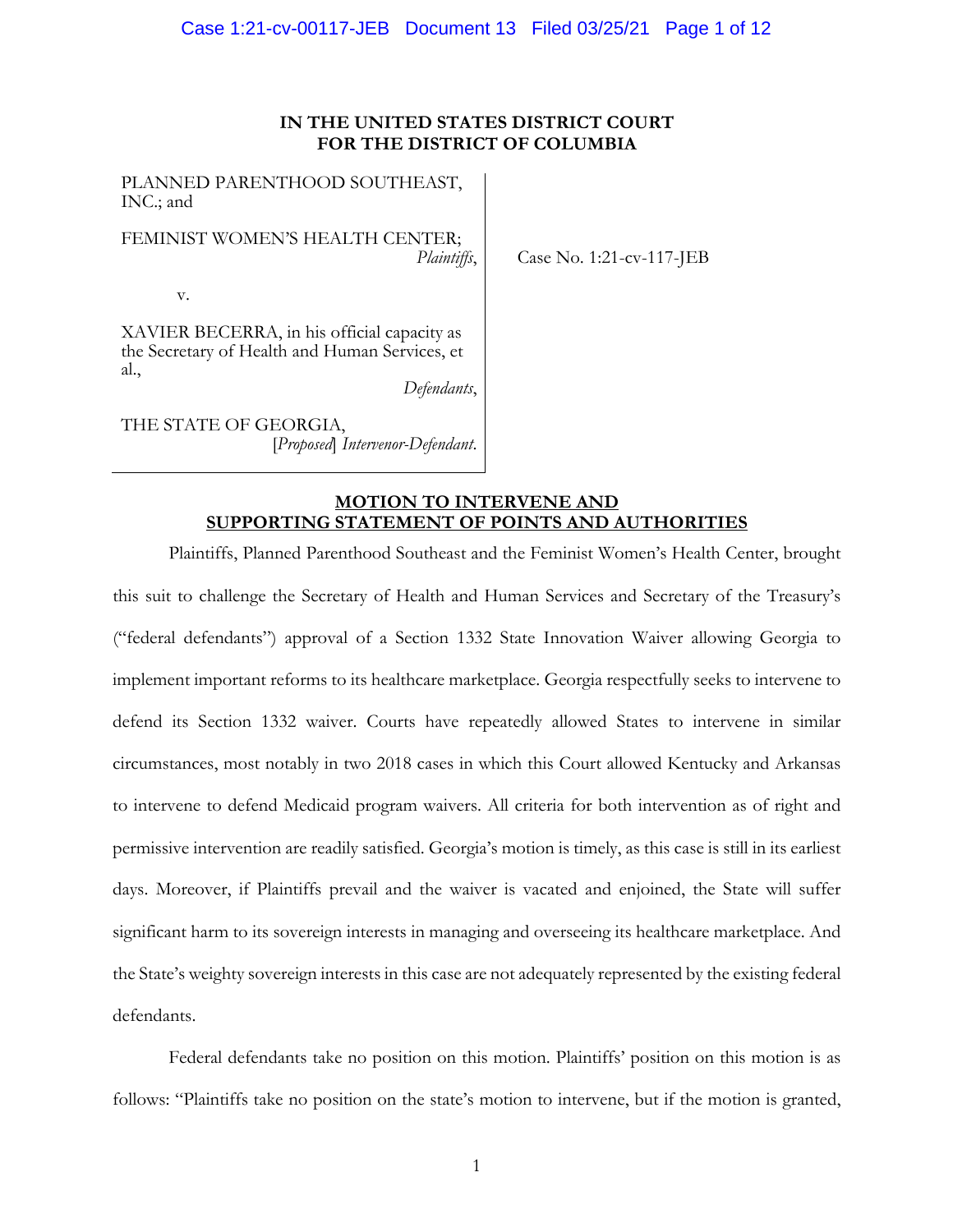## Case 1:21-cv-00117-JEB Document 13 Filed 03/25/21 Page 2 of 12

Plaintiffs would request that any dispositive motions filed by the state be briefed on the same timeframe as any such motions filed by Defendants."

#### **BACKGROUND**

Georgia's health insurance market faces significant challenges. Between 2016 and 2019, total enrollment in individual market plans on the Federally Facilitated Exchange (FFE) fell by 22% meaning there were over 129,000 fewer consumers on the FFE in 2019 than in 2016. *See* Letter from CMS Admin. Seema Verma to Ga. Gov. Brian P. Kemp 3 (Nov. 1, 2020) ("Approval Letter"). Additionally, unsubsidized enrollment dropped by 72% in this same period. *Id.* And this significant decline in enrollment occurred simultaneously with a monthly premium increase of 58%. *Id.*  Furthermore, Georgia has one of the highest uninsured rates in the nation, at 13.7%—1.38 million uninsured. *Id.* Over half of the uninsured have a household income between 100% and 400% of the Federal Poverty Level, making them potentially eligible for federal subsidies. *Id.* at 3-4. However, under the current system, a "high number of consumers eligible for subsidies ... continue to not signup for individual market coverage through the Georgia FFE." *Id.* at 4. Finally, these problems disparately impact rural areas of Georgia, where coverage remains unaffordable. *Id.*

This data demonstrated that "the FFE and current applicable requirements are not providing accessible and affordable coverage to all residents." *Id.* After exhaustive research, the State determined that two primary factors were driving the high rates of uninsured in Georgia: lack of competition in the individual market and high provider service costs. *Id.* To address these issues, Georgia applied for a two-part Section 1332 State Innovation Waiver that would make important reforms to State's healthcare market. *Id.* at 5-6.

Section 1332 of the Patient Protection and Affordable Care Act ("ACA") vests the Secretary of Health and Human Services and the Secretary of the Treasury with discretion to approve a State's proposal to waive provisions of the ACA. *See* 42 U.S.C. §18052. The goal of the Section 1332 waiver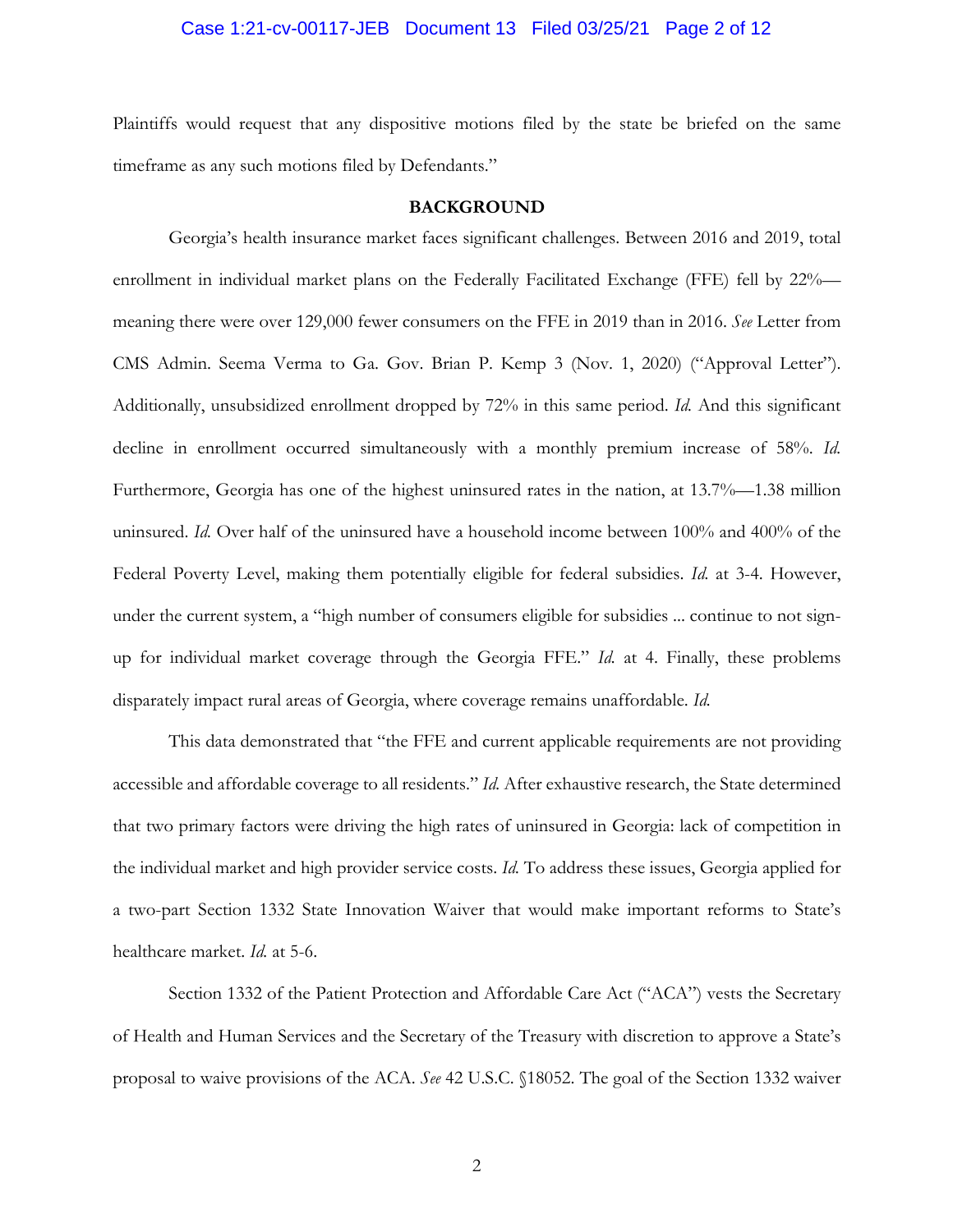## Case 1:21-cv-00117-JEB Document 13 Filed 03/25/21 Page 3 of 12

process is to empower States to innovatively address specific problems with their health insurance markets to promote affordable health coverage and reduce overall healthcare spending. *Id.* The Secretaries may approve a Section 1332 waiver only if the State's application meets four requirements, known as the statutory guardrails. First, the proposal must provide coverage that is at least as comprehensive as coverage defined in Section 1302(b) of the ACA and offered through the Exchanges established by Title I of the ACA. *Id.* §18052(b)(1)(A). Second, the proposal must provide coverage and cost-sharing protections against excessive out-of-pocket spending that are at least as affordable as would be provided under Title I of the ACA. *Id.* §18052(b)(1)(B). Third, the proposal must provide coverage to at least a comparable number of the State's residents as Title I of the ACA. *Id.*  §18052(b)(1)(C). Fourth, the proposal must not increase the federal deficit. *Id.* §18052(b)(1)(D).

To address the problems with its healthcare market, Georgia enacted enabling legislation and submitted a two-pronged Section 1332 waiver application. *See* Approval Letter 6-9. Before submitting its plan, the State conducted an exhaustive review process that included several notice and comment periods and public hearings. *See id.* at 7-9 (noting "how the state went above and beyond to satisfy [applicable procedural] requirements").

Part I of the application would implement the Georgia Reinsurance Program, which would reimburse individual health plan carriers in the individual market based on a three-tiered geographic structure to encourage more carriers to participate in parts of the State where there are fewer carrier options. *Id.* at 5. Part II of the application would transition the State's individual market from the FFE to the Georgia Access Model. *Id.* at 5-6. The Georgia Access Model would allow private sector entities to provide the front-end consumer shopping experience and enrollment operations, with the State providing back-end operations concerning eligibility determinations and enrollment reconciliation. *Id.*  This arrangement would allow web-brokers, issuers, and agents to access a significantly larger market than under the current FEE model, increasing their incentive to invest in marketing and outreach to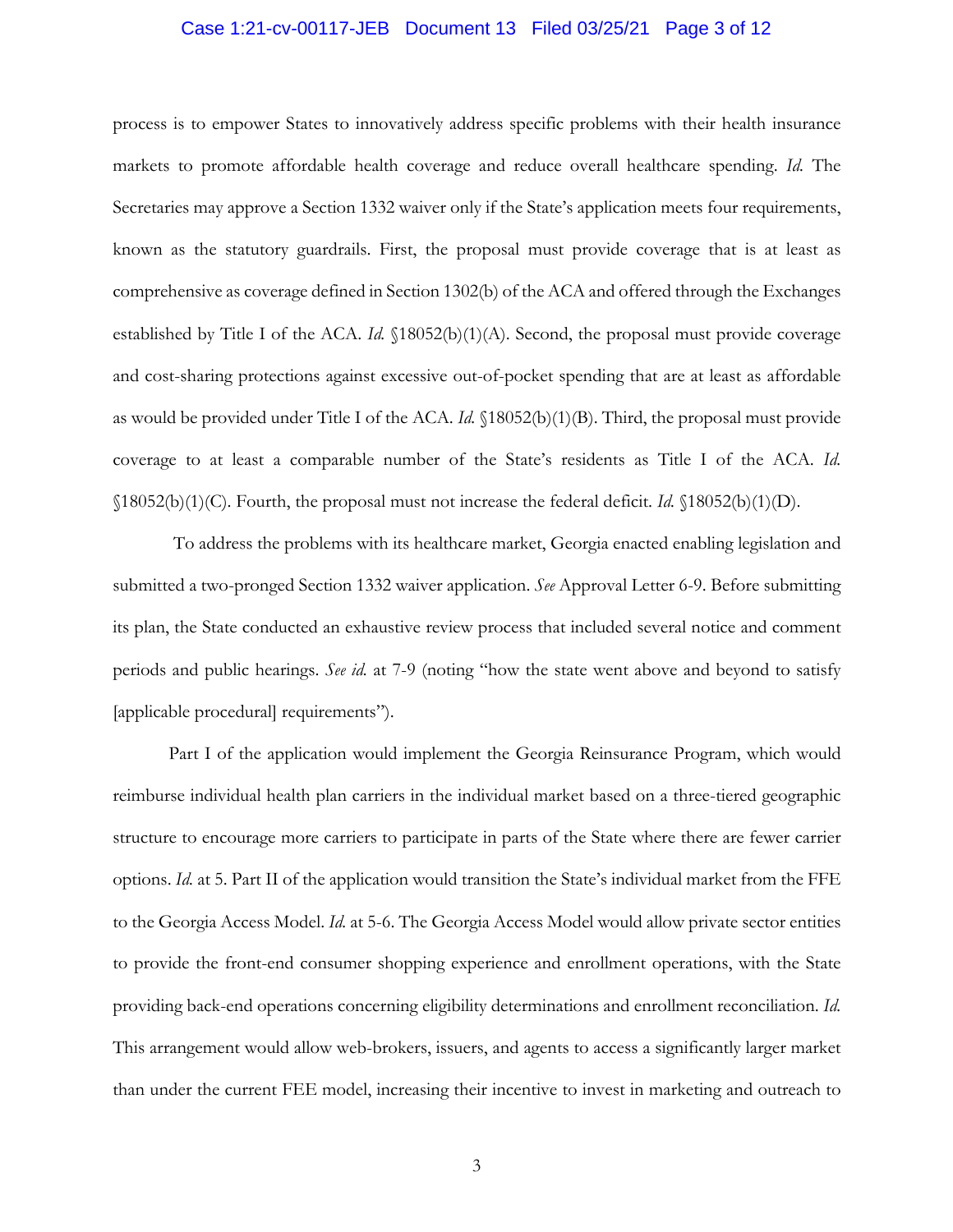## Case 1:21-cv-00117-JEB Document 13 Filed 03/25/21 Page 4 of 12

retain existing enrollees and attract new consumers. *Id.* And the Georgia Access Model will particularly incentivize increased outreach to underserved rural areas. *Id.*

After an exhaustive review process, including several modifications of the State's application in response to federal concerns, the federal defendants approved Georgia's waiver application and determined that it satisfied Section 1332's statutory guardrails. *Id.* at 9-15. The waiver would cover the period between January 1, 2022 (when Part I begins) and December 31, 2026. Part II, the Georgia Access Model, would take effect on January 1, 2023. Two months after the final approval, Plaintiffs filed this suit, which asks the Court to vacate and set aside the federal defendants' approval of Georgia's Section 1332 waiver. Doc. No. 1.

#### **ARGUMENT**

#### **I. Georgia is entitled to intervene as of right.**

This Court "must grant a timely motion to intervene that seeks to protect an interest that might be impaired by the action and that is not adequately represented by the parties." *Roane v. Leonhart*, 741 F.3d 147, 151 (D.C. Cir. 2014). "[T]he D.C. Circuit has taken a liberal approach to intervention." *Wilderness Soc. v. Babbitt*, 104 F. Supp. 2d 10, 18 (D.D.C. 2000); *see Nuesse v. Camp*, 385 F.2d 694, 702 (D.C. Cir. 1967) (emphasizing "the need for a liberal application [of Rule 24(a)] in favor of permitting intervention").

Specifically, under Rule 24(a)(2), this Court grants intervention as of right if:

- 1. The motion is timely;
- 2. Movant has "a legally protected interest" in the action;
- 3. The action "threaten[s] to impair that interest"; and
- 4. No existing party is "an adequate representative of [Movant's] interests."

*Karsner v. Lothian*, 532 F.3d 876, 885 (D.C. Cir. 2008). Any movant "who satisfies Rule 24(a) will also meet Article III's standing requirement." *Roeder v. Islamic Republic of Iran*, 333 F.3d 228, 233 (D.C. Cir. 2003); *see also Akiachak Native Cmty. v. U.S. Dep't of Interior*, 584 F. Supp. 2d 1, 7 (D.D.C. 2008) ("The standing inquiry is repetitive in the case of intervention as of right because an intervenor who satisfies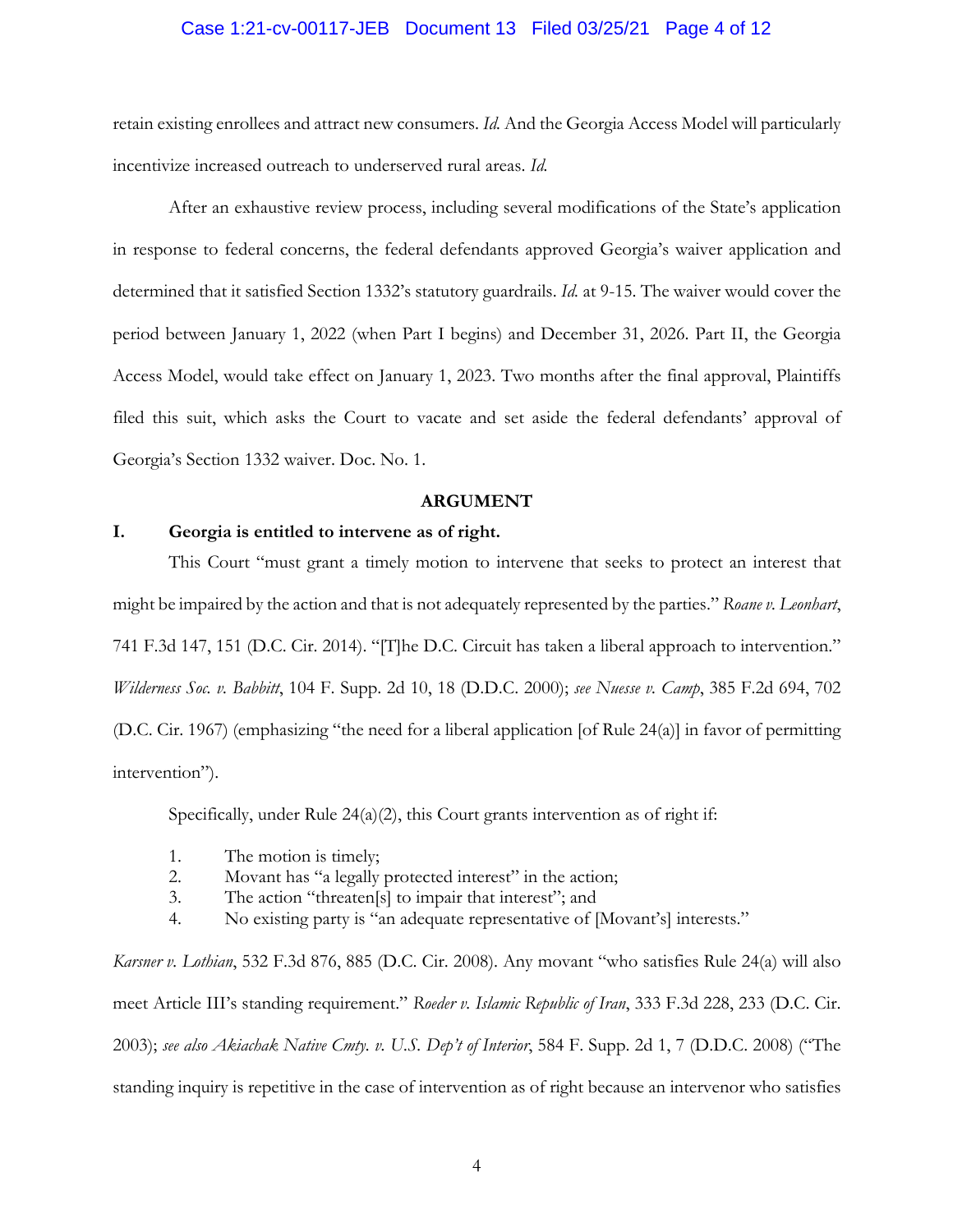## Case 1:21-cv-00117-JEB Document 13 Filed 03/25/21 Page 5 of 12

Rule 24(a) will also have Article III standing."). Georgia readily satisfies each requirement of Rule  $24(a)$ .

#### **A. This motion is timely.**

Georgia has filed a "timely motion" to intervene. Fed. R. Civ. P. 24(a). The State filed this motion approximately two months after the complaint was filed and before the federal defendants' answer or responsive pleading is due. *See*, *e.g.*, *Fund for Animals, Inc. v. Norton*, 322 F.3d 728, 735 (D.C. Cir. 2003) (motion timely filed "less than two months after the plaintiffs filed their complaint and before the defendants filed an answer"); *Connecticut v. DOI*, 344 F. Supp. 3d 279, 304 (D.D.C. 2018) (motion timely filed "within a month of when Plaintiffs filed the complaint, and before Federal Defendants entered an appearance"); *WildEarth Guardians v. Jewell*, 320 F.R.D. 1, 3 (D.D.C. 2017) (motion timely filed "approximately sixteen weeks after the initial complaint was filed"). Further weighing in favor of timeliness, no dispositive motions or responsive pleadings have yet been filed. *See Akiachak Native Cmty.*, 584 F. Supp. 2d at 5-6 (intervention timely in part because no dispositive motion yet filed). The purpose of the timeliness requirement is to prevent prejudice to the court or the parties. *100Reporters LLC v. DOJ*, 307 F.R.D. 269, 274-75 (D.D.C. 2014). Since "no substantive progress has occurred in this action," Georgia's intervention at this early stage will not "unduly disrupt the litigation or pose an unfair detriment to the existing parties." *Id.* at 275.

#### **B. Georgia has a protected interest in this action.**

Georgia also has a "legally protected interest in [this] action." *Karsner*, 532 F.3d at 885 (citing Fed. R. Civ. P. 24(a)(2)). This "interest" test is a "liberal" one. *Indep. Petrochemical Corp. v. Aetna Cas. & Sur. Co.*, 105 F.R.D. 106, 109-10 (D.D.C. 1985). It is "primarily a practical guide to disposing of lawsuits by involving as many apparently concerned persons as is compatible with efficiency and due process." *Nuesse*, 385 F.2d at 700.

Courts within this circuit have routinely granted intervention to allow States to defend their sovereign interests in cooperative federalism regimes such as federal-state healthcare programs. *See*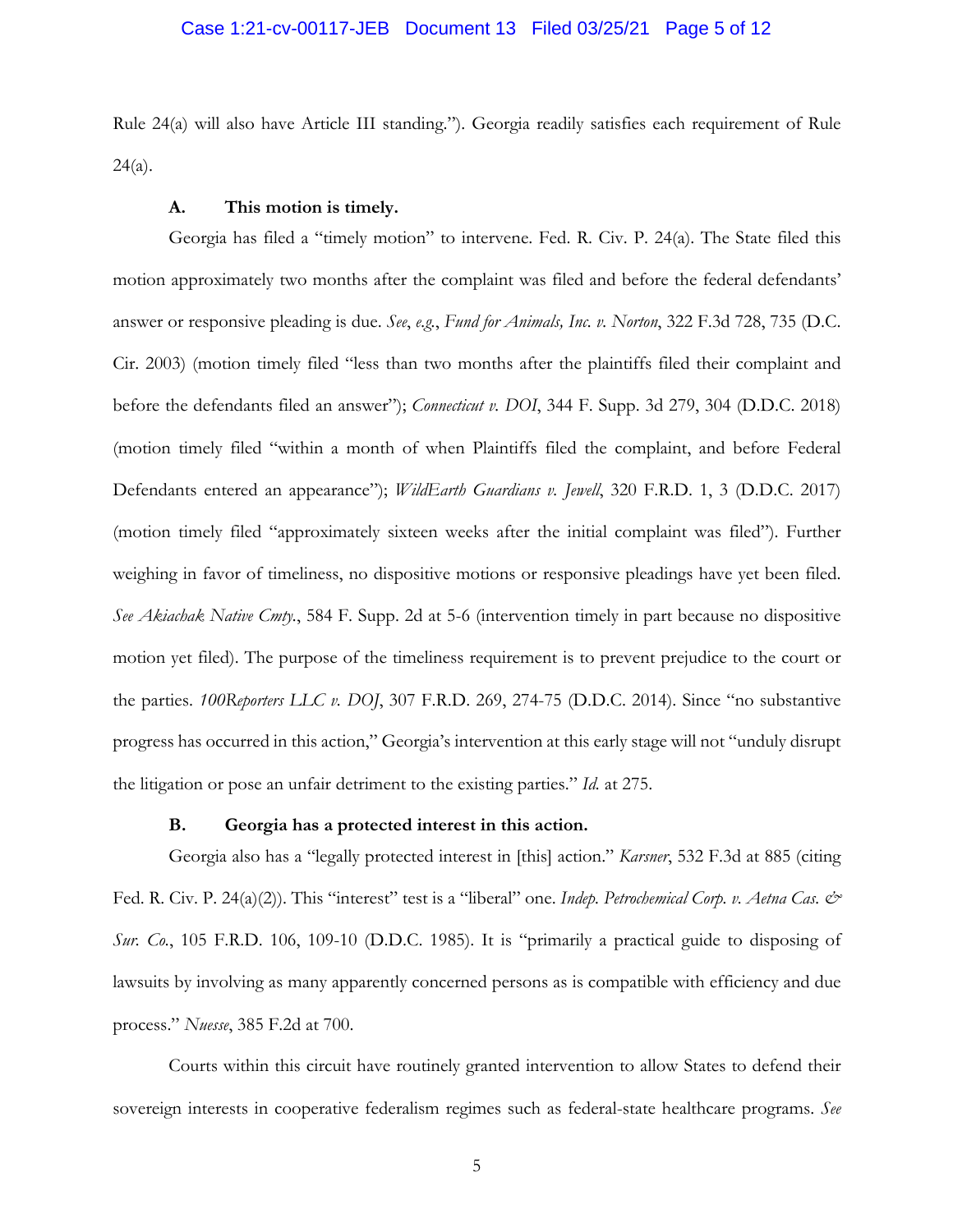### Case 1:21-cv-00117-JEB Document 13 Filed 03/25/21 Page 6 of 12

*Virginia v. Ferriero*, 466 F. Supp. 3d 253, 258 (D.D.C. 2020) (granting intervention of right because States' "regulatory and procedural interests would be affected"); Minute Order, *Stewart v. Hargan*, No. 1:18-cv-152 (D.D.C. Mar. 30, 2018) (Boasberg, J.) (granting Kentucky's motion to intervene in challenge to Medicaid waiver); Minute Order, *Gresham v. Azar*, No. 1:18-cv-1900 (D.D.C. Sept. 6, 2018) (Boasberg, J.) (granting Arkansas's motion to intervene in challenge to Medicaid waiver); *WildEarth Guardians v. Jewell*, 320 F.R.D. 1, 3-5 (D.D.C. 2017) (noting State's "interest in 'protecting its comprehensive regulatory scheme'"); *Akiachak Native Cmty.*, 584 F. Supp. 2d at 5-7 ("Because [granting the plaintiff's request] would abrogate Alaska's taxing and regulatory authority over the trust land ... Alaska's interest may be impaired by the outcome of this litigation."); *WildEarth Guardians v. U.S. Bureau of Land Mgmt.*, 2012 WL 12870488, at \*1-2 (D.D.C. June 7, 2012).

In *Stewart v. Hargan*, for example, this Court allowed the Commonwealth of Kentucky to intervene of right in nearly identical circumstances. The Commonwealth there was allowed to intervene in defense of its Kentucky HEALTH Medicaid program, which was approved by the federal government pursuant to a Section 1115 Medicaid waiver. The Commonwealth grounded intervention on its sovereign interests in developing and implementing the program authorized by the wavier. Specifically, Kentucky pointed to the "thousands of hours" it spent "creating and revising its waiver application," "months working with CMS ... to refine Kentucky HEALTH even further before approving it," and the actions of state officials "implementing Kentucky HEALTH in advance of its rollout." ECF No. 30-1, at 8-9, *Stewart v. Hargan*, No. 1:18-cv-152; *see also* ECF 18, at 2-5, *Gresham v. Azar*, No. 1:18-cv-1900. Georgia's interests in defending the Georgia Reinsurance Program and Georgia Access Model are identical to those warranting intervention in *Stewart* and *Gresham*. The State has invested significant resources developing and preparing to implement these programs, which respond to serious shortcomings in Georgia's health insurance market. The State's sovereign interest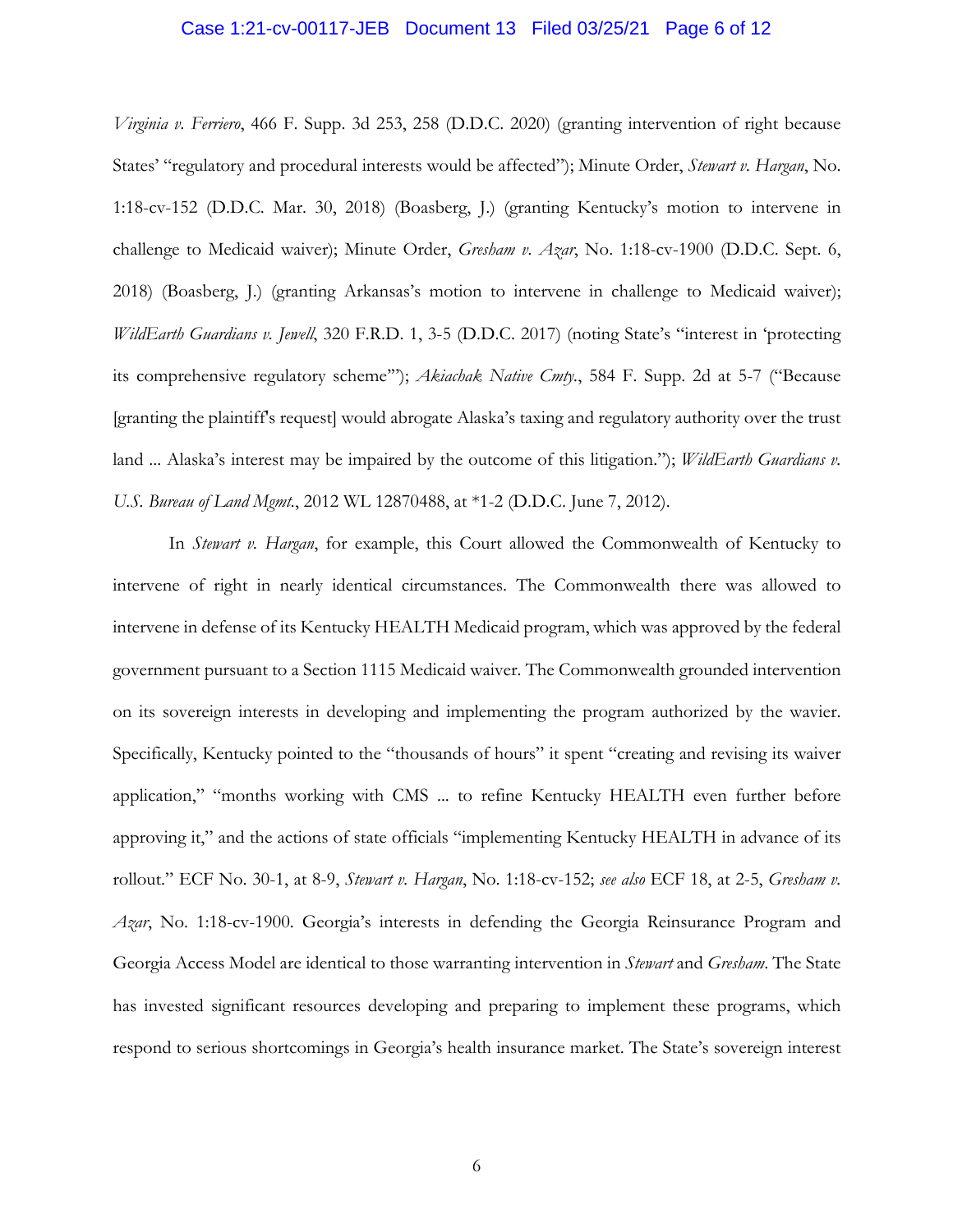## Case 1:21-cv-00117-JEB Document 13 Filed 03/25/21 Page 7 of 12

in implementing these programs easily meets the standard for a protectable "interest" under Rule  $24(a)(2)$ .

#### **C. This action threatens to impair Georgia's interests.**

Georgia is "so situated that disposing of th[is] action may as a practical matter impair or impede [its] ability to protect its interest." Fed. R. Civ. P. 24(a)(2). When applying this prong of the intervention standard, "courts in this circuit look to the 'practical consequences' that the applicant may suffer if intervention is denied." *100Reporters*, 307 F.R.D. at 278.

Plaintiffs here seek a declaration that Georgia's waiver is unlawful and an injunction against Georgia's ability to implement its federally approved programs. If this relief is granted, Georgia will be prohibited from enforcing its duly enacted state laws and will be prevented from addressing the significant concerns with its health insurance market that spurred it to apply for the Section 1332 waiver. These potential harms are readily sufficient to find that this suit threatens to impair Georgia's interests. *See*, *e.g.*, *Ferriero*, 466 F. Supp. 3d at 258 ("[I]t is not difficult to conclude that Movants' interests will be impaired if Plaintiffs are successful in this case. Movants' regulatory and procedural interests would be affected if the Archivist were ordered to publish the amendment."); *Stewart*, 1:18 cv-152; *Gresham*, 1:18-cv-1900; *Akiachak Native Cmty.*, 584 F. Supp. 2d at 7 (allowing intervention because suit "would abrogate Alaska's . . . regulatory authority" and "may disturb the rights of the parties under [a settlement agreement]"); *Jewell*, 320 F.R.D. at 4 ("[I]f Plaintiffs were successful in this case, the economic and regulatory interests of Wyoming, Colorado, and Utah would likely be impaired. Other courts in this jurisdiction have found that similar situations justified intervention."); *cf. Brumfield v. Dodd*, 749 F.3d 339, 344 (5th Cir. 2014) (movants "do not need to establish that their interests *will* be impaired," "only that the disposition of the action 'may' impair or impede their ability to protect their interests.")*.* The "best" course—and the one that Rule 24 "implements"—is to give "all parties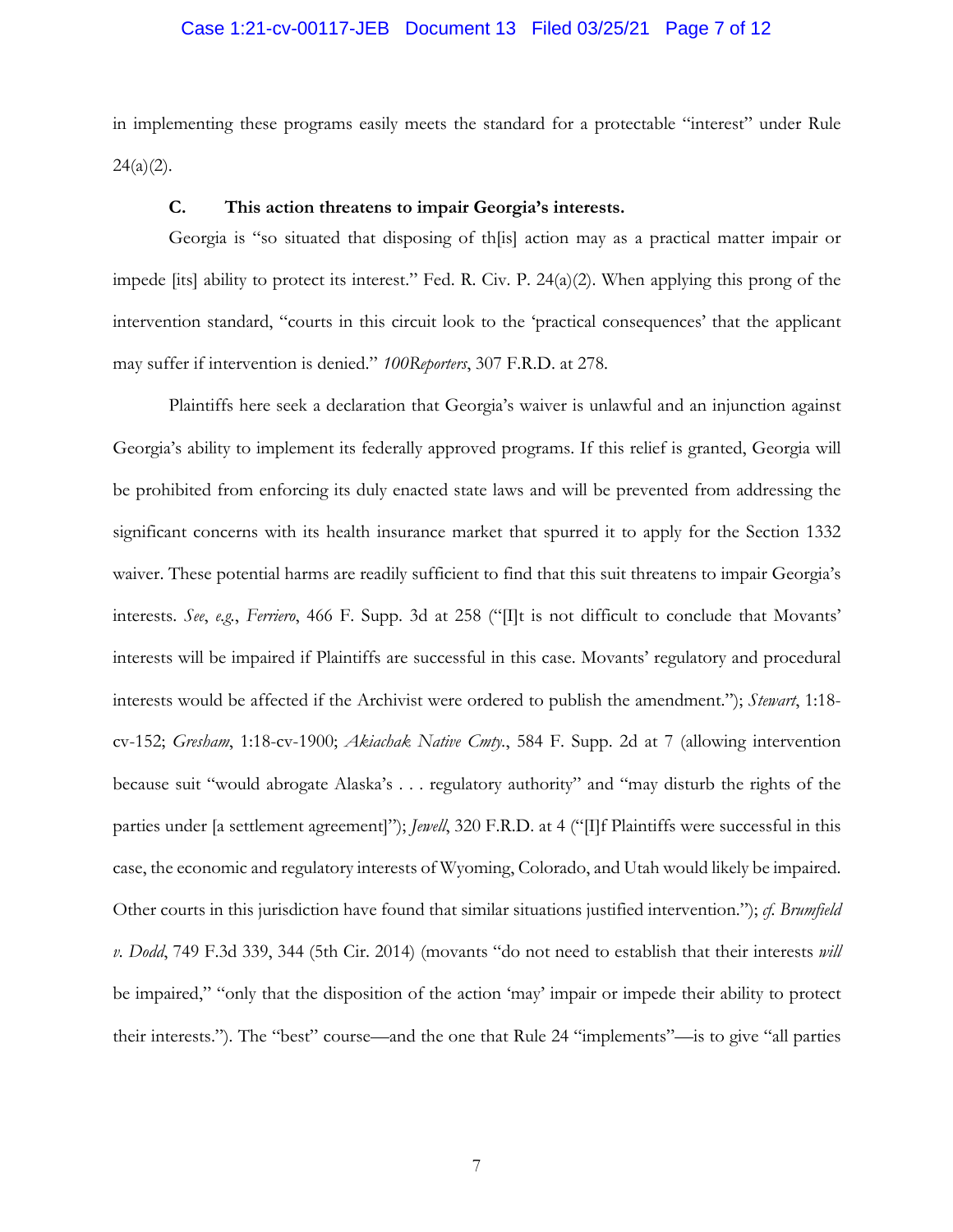#### Case 1:21-cv-00117-JEB Document 13 Filed 03/25/21 Page 8 of 12

with a real stake in a controversy … an opportunity to be heard" in this suit. *Hodgson v. United Mine Workers of Am.*, 473 F.2d 118, 130 (D.C. Cir. 1972).

#### **D. The existing parties do not adequately represent Georgia's interests.**

No existing party to this case is "an adequate representative of [Georgia's] interests." *Karsner*, 532 F.3d at 885 (citing Fed. R. Civ. P. 24(a)(2)). This inadequate-representation requirement "is not onerous" and "should be treated as minimal." *Dimond v. Dist. of Columbia*, 792 F.2d 179, 192 (D.C. Cir. 1986); *100Reporters*, 307 F.R.D. at 279. It is satisfied when "the applicant shows that representation of his interest 'may be' inadequate," *100Reporters*, 307 F.R.D. at 279; "[t]he applicant need … not [show] that representation will in fact be inadequate." *Dimond*, 792 F.2d at 192; *see Am. Tel.*, 642 F.2d at 1293 ("[Intervention is] ordinarily … allowed … unless it is clear that the party will provide adequate representation for the absentee."). Representation is inadequate when the existing parties have "a 'different' interest" from the movant, even if they have "'a shared general agreement," "tactical similarity [in their] legal contentions," or "general alignment" on the correct outcome. Fund for *Animals*, 322 F.3d at 737; *Crossroads Grassroots Policy Strategies v. FEC*, 788 F.3d 312, 321 (D.C. Cir. 2015).

The federal government does not—and cannot—adequately represent Georgia's distinct sovereign interests in defending its state laws and programs. The Georgia Reinsurance Program and Georgia Access Model were crafted to address issues unique to Georgia's health insurance market and to address the specific needs of Georgia's citizens. In particular, Georgia's high premiums and difficulty in providing competitive options to rural areas prompted it to pursue an innovative approach to its health insurance market. Georgia was—and remains—responsible for the creation, development, and implementation of these programs wholly apart from any separate interests possessed by the federal defendants. At the very least, Georgia will "serve as a vigorous and helpful supplement" to the federal government and "can reasonably be expected to contribute to the informed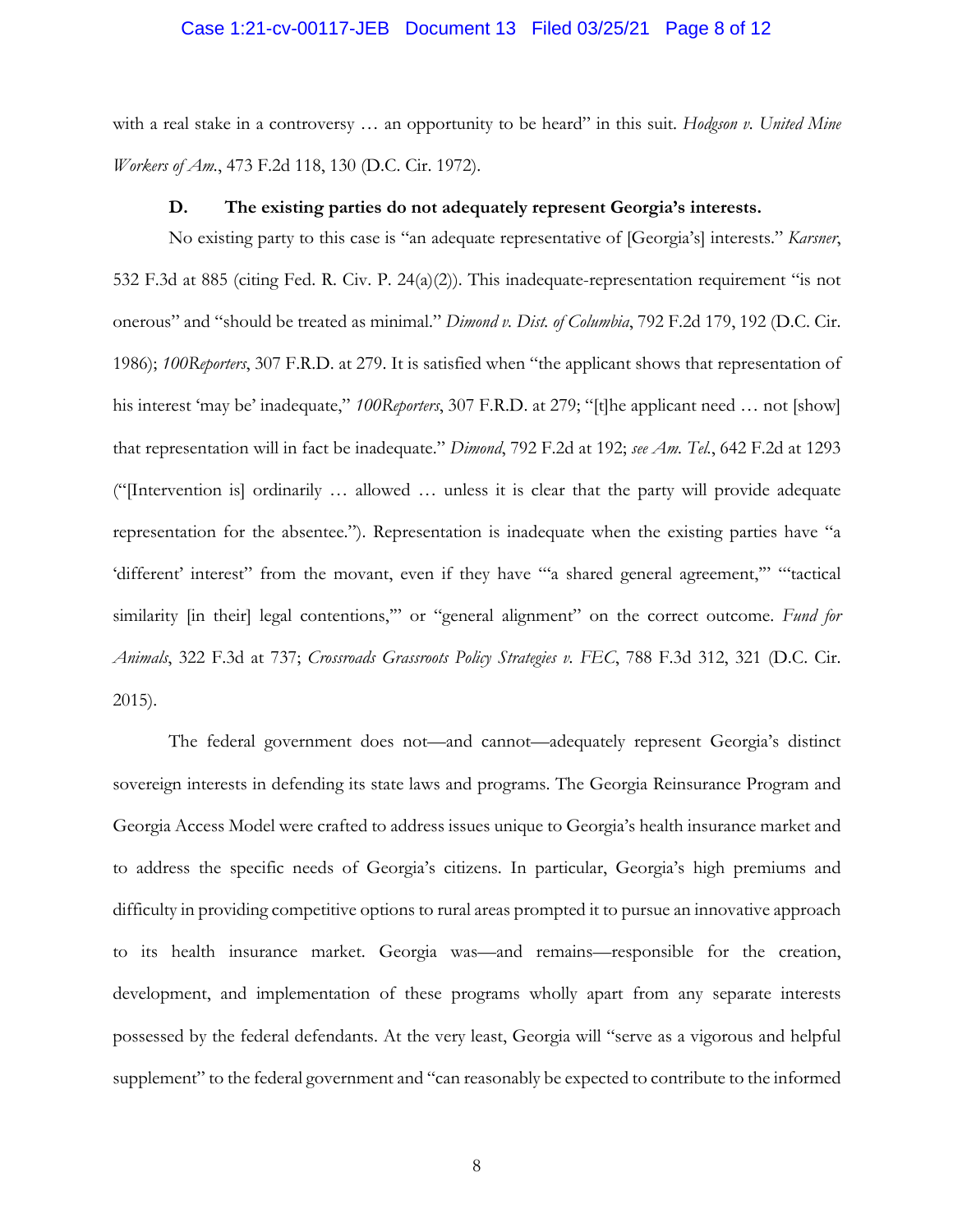# Case 1:21-cv-00117-JEB Document 13 Filed 03/25/21 Page 9 of 12

resolutions of these questions." *NRDC v. Costle*, 561 F.2d 904, 912-13 (D.C. Cir. 1977); *accord 100Reporters*, 307 F.R.D. at 286 ("Though the Court agrees that the DOJ can represent capably many of the interests asserted by the [movant], the Court also has found that … the strength of the DOJ's position will be enhanced by the assistance of the [Movant]").

More broadly, the D.C. Circuit "look[s] skeptically on [federal] government entities serving as adequate advocates for private parties," *Crossroads*, 788 F.3d at 321—much less for separate *sovereigns* like Georgia, *Fund for Animals*, 322 F.3d at 736. Indeed, "this Circuit has 'often concluded that [federal] governmental entities do not adequately represent the interests of aspiring intervenors' because the federal government's obligation 'is to represent the interests of the American people' as expressed in federal law, not the interests of other entities or governments." *Ferriero*, 466 F. Supp. 3d at 258; *see also Jewell*, 320 F.R.D. at 4-5 ("Several previous cases have permitted intervention by states when the federal government was already a party."); *Akiachak Native Cmty.*, 584 F. Supp. 2d at 7 ("[T]he existing defendants, the DOI and the Secretary, have no clear interest in protecting Alaska's sovereignty or Alaska's interest."); *WildEarth Guardians*, 2012 WL 12870488, at \*2 ("Wyoming contends that defendant, as a federal agency, must represent 'a broad public interest in the management of [f]ederal lands' and therefore cannot represent the 'narrower, parochial interests of non-federal governmental entities in environmental litigation challenging federal action.' The Court agrees that no other party approaches the case from the state's unique perspective."). Because the federal defendants' "duty runs to the interests of the American people as a whole" while Georgia "will primarily consider the interests of [its] own citizens," intervention of right is appropriate to allow Georgia to vindicate its "unique sovereign interests not shared by the federal government." *Jewell*, 320 F.R.D. at 5.

Finally, "it is not difficult to see that the interests of [Georgia] and the federal government 'might diverge during the course of the litigation,' particularly since the federal government 'remains free to change its strategy' as the case proceeds." *Ferriero*, 466 F. Supp. 3d at 259. Indeed, federal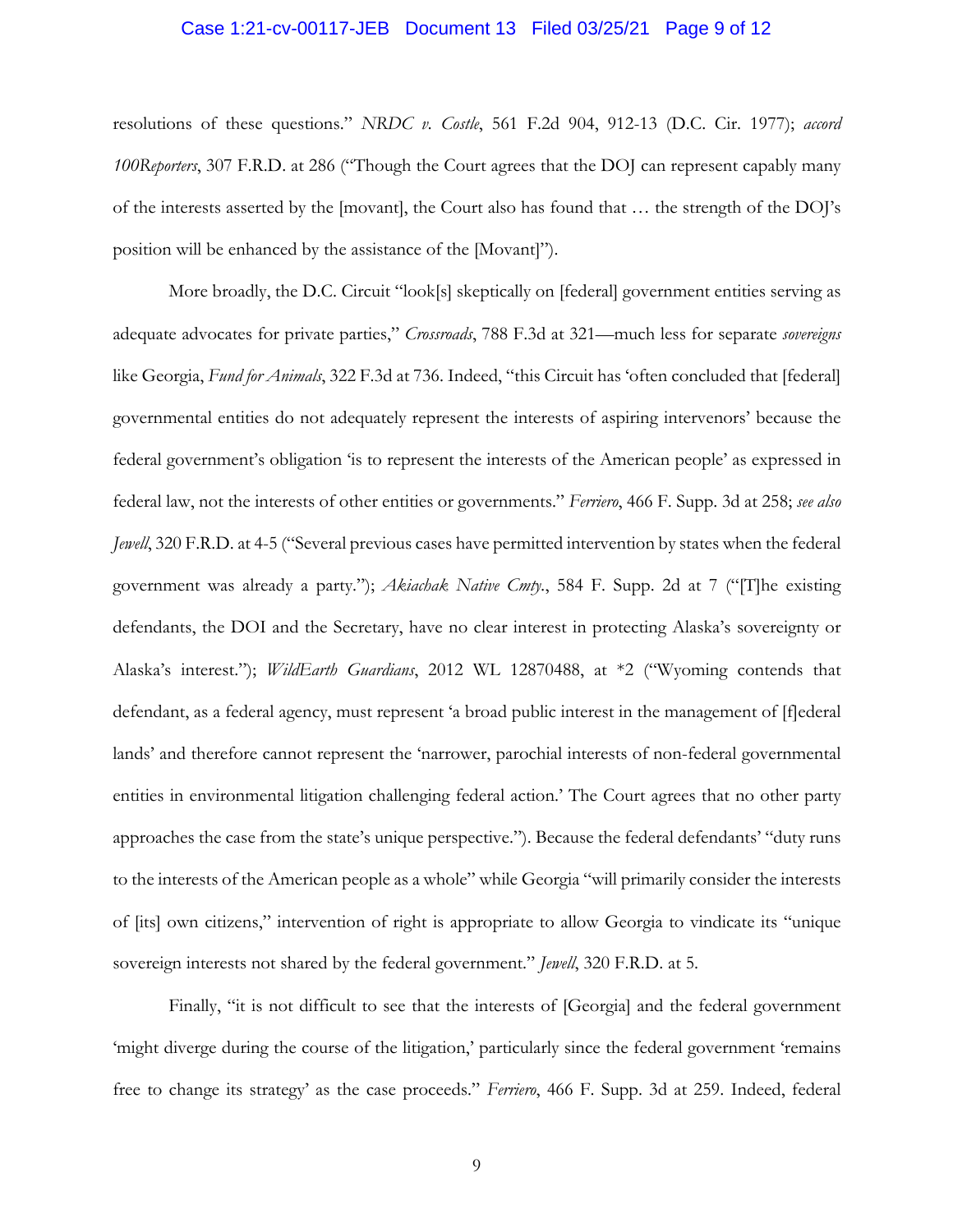# Case 1:21-cv-00117-JEB Document 13 Filed 03/25/21 Page 10 of 12

officials recently changed their position in pending challenges to other Medicaid waivers and pilot programs. *See*, *e.g.*, Motion to Vacate, at 6, *Cochran v. Gresham*, Nos. 20-37 and 20-38 (U.S. Feb. 2021), *available at* https://bit.ly/2ObfKTR (U.S. government seeking remand of challenge to state Medicaid community engagement requirements because it "has commenced a process to determine whether to withdraw its approvals of those requirements"). Georgia hopes that the federal defendants will fully defend their approval of the Section 1332 waiver at issue here, but the State "should not need to rely on a doubtful friend to represent [its] interests, when [it] can represent [itself]" as intervenordefendant. *Crossroads*, 788 F.3d at 321.

#### **II. Alternatively, Georgia is entitled to permissive intervention.**

Even if Georgia were not entitled to intervene as of right under Rule 24(a), this Court should grant permissive intervention under Rule 24(b). Exercising broad judicial discretion, courts grant permissive intervention when the movant makes a "timely motion" and has "a claim or defense that shares with the main action a common question of law or fact." Fed. R. Civ. P. 24(b). Courts also consider "whether the intervention will unduly delay or prejudice the adjudication of the original parties' rights." *Id.* "While permissive intervention may be denied in order to avoid the likelihood of undue delay," it should not be denied based on the natural burdens that always come with adding parties—the likely delay must be "undue." *Nuesse*, 385 F.2d at 704 & n.13. Courts in this circuit are particularly "hospitable" to "governmental application[s]" for permissive intervention, like this one. *Id.* at 705.

The requirements of Rule 24(b) are all met here. As explained, Georgia sought intervention shortly after Plaintiffs filed their complaint and before any substantive developments in this case. And Georgia will raise defenses that share many common questions with the parties' claims and defenses. These "similarities between the issues presented by [the proposed intervenor-defendant] and those raised by the DOJ" and Plaintiffs warrant permissive intervention. *100Reporters*, 307 F.R.D. at 286.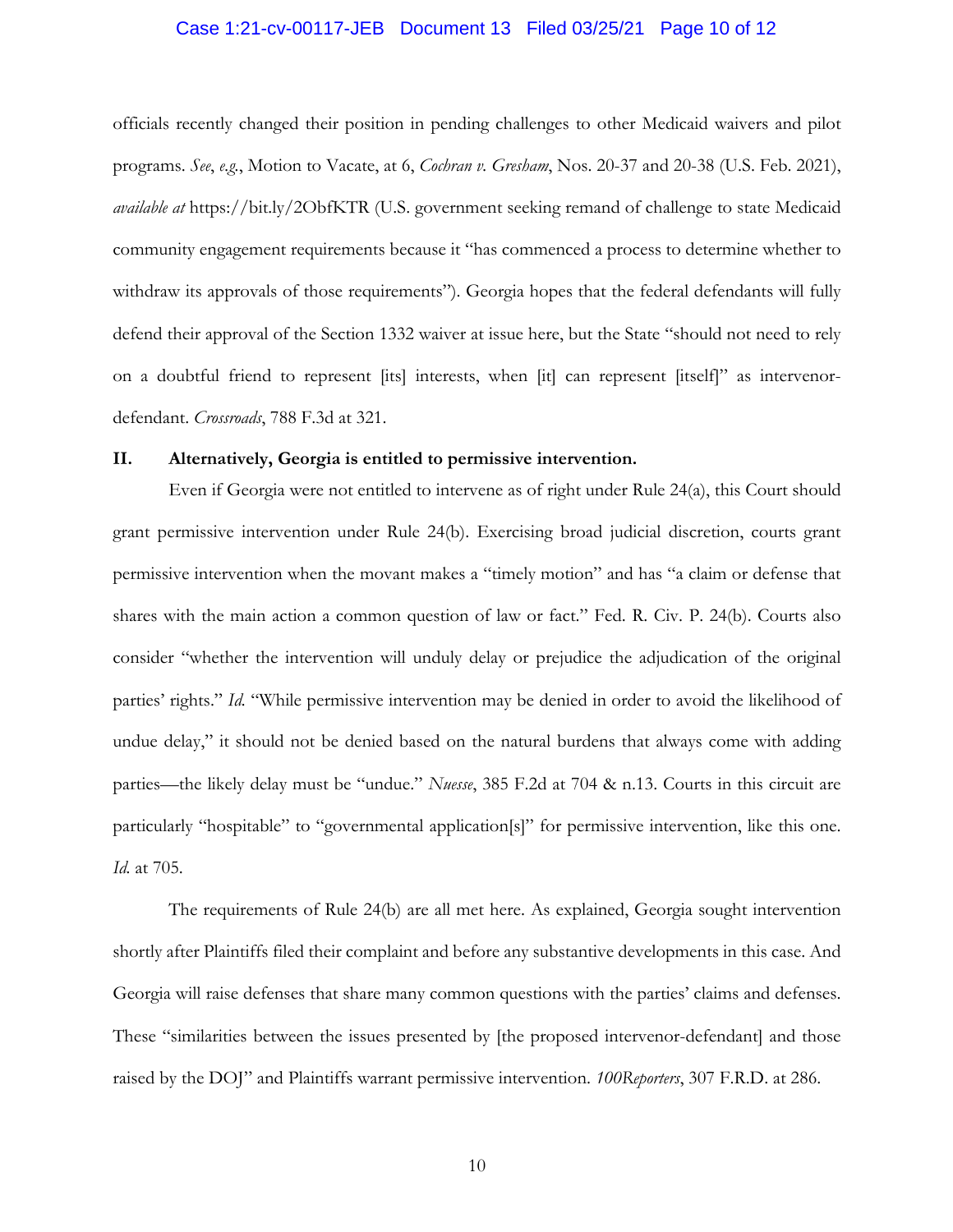## Case 1:21-cv-00117-JEB Document 13 Filed 03/25/21 Page 11 of 12

Georgia's intervention will not unduly delay or complicate this litigation. Georgia moved to intervene expeditiously while the case was "at … a nascent stage," *id.*, and its participation will add no delay beyond the norm for multiparty litigation. Although Georgia may potentially make "additional and different legal arguments," Plaintiffs will not be prejudiced because they "will have a full opportunity, in their … brief[s], to counter any such legal arguments." *United States v. Philip Morris USA Inc.*, 2005 WL 1830815, at \*5 (D.D.C. July 22, 2005).

"The proper approach" to permissive intervention, this Court has explained, "is to allow all interested parties to present their arguments in a single case at the same time." *100Reporters*, 307 F.R.D. at 286. Georgia is unquestionably an interested party, it has important sovereign interests to represent, its participation is essential to the accurate resolution of this case, and this Court will benefit from its involvement. Georgia should at a minimum be granted permissive intervention.

# **CONCLUSION**

The Court should grant this motion and allow Georgia to intervene as a defendant.

Dated: March 25, 2021

CHRIS CARR *Attorney General of Georgia* Andrew Pinson  *Solicitor General*  OFFICE OF THE GEORGIA ATTORNEY GENERAL 40 Capitol Square SW Atlanta, GA 30334 (404) 458-3409

Respectfully submitted,

*/s/ Jeffrey M. Harris* Jeffrey M. Harris Tyler R. Green Bryan Weir Daniel Shapiro CONSOVOY MCCARTHY PLLC 1600 Wilson Blvd., Ste. 700 Arlington, VA 22209 (703) 243-9423 jeff@consovoymccarthy.com